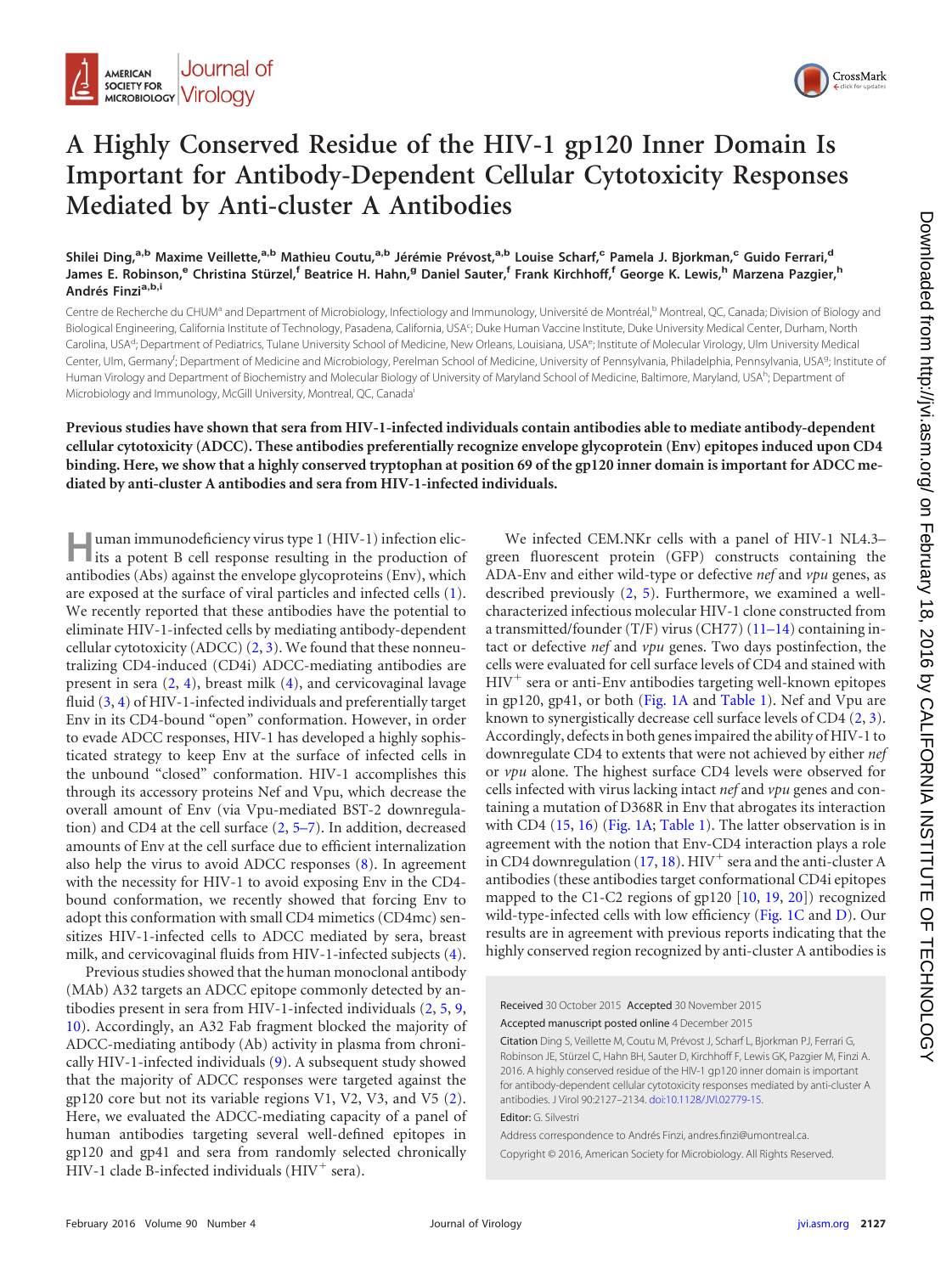

<span id="page-1-0"></span>FIG 1 Effect of Nef, Vpu, and Env-CD4 interaction on recognition of infected cells by HIV<sup>+</sup> sera and a panel of monoclonal antibodies. CEM.NKr cells infected with a panel of vesicular stomatitis virus glycoprotein-pseudotyped NL4.3–GFP ADA viruses expressing wild type (WT) or a CD4-binding site (D368R) Env variant, lacking Nef (N<sup>-</sup>), Vpu (U<sup>-</sup>), or both Nef and Vpu (N<sup>-</sup> U<sup>-</sup>), were stained at 48 h postinfection with an anti-CD4 antibody (OKT4) (A); 1 µg/ml of the CD4-independent outer domain recognizing 2G12 antibody (B); a 1/1,000 dilution of sera from 12 HIV-1-infected individuals (HIV<sup>+</sup> sera) (C); or 1 µg/ml of anti-cluster A (A32 and N12-i3) (D), anti-CoRBS (17b and LF17) (E), anti-V3 (19b and GE2-JG8) (F), anti-gp120-gp41 interface (PGT151 and 8ANC195) (G), anti-CD4-binding site (VRC01 and b12) (H), and anti-gp41 (F240, N5-U1, N5-U3, 7B2, M785-U1, and N10-U1) (I) antibodies and then fluorescently labeled with an Alexa Fluor 647-conjugated anti-human IgG secondary Ab. Shown is the fold increase of staining relative to mock for all tested sera and antibodies. Data shown are the results of 3 different experiments, and error bars depict the standard errors of the means. Statistical significance was tested using paired one-way analyses of variance  $(*, P < 0.01; **, P < 0.001)$ . MFI, mean fluorescence intensity.

buried inside the Env trimer, where it is not readily accessible for binding in the ligand-free closed state [\(10,](#page-6-9) [21](#page-7-4)[–](#page-7-5)[27\)](#page-7-6). Accordingly, anti-cluster A and  $HIV<sup>+</sup>$  sera recognized more efficiently cells infected with a virus lacking Nef and Vpu and hence exposing Env at higher levels and in its CD4-bound conformation [\(2,](#page-6-1) [5,](#page-6-4) [28\)](#page-7-7). Nevertheless, our results are also consistent with previous reports indicating that anti-cluster A antibodies, such as A32, can recognize a large proportion of cells infected with a wild-type virus [\(9,](#page-6-8) [29,](#page-7-8) [30\)](#page-7-9). Indeed, A32 recognized  $\sim$ 32% of pNL4.3-ADA- and  $\sim$  54% of CH77 wild-type-infected cells [\(Fig. 2\)](#page-2-1). However, the intensity of recognition (i.e., the amount of antibody binding per cell) was dramatically increased for cells presenting Env in its CD4-bound conformation (i.e.,  $Nef^- Vpu^-$  virus-infected cells), as previously reported [\(2](#page-6-1)[–](#page-6-3)[5,](#page-6-4) [28,](#page-7-7) [31\)](#page-7-10). Similarly to anti-cluster A

antibodies, coreceptor binding site (CoRBS) (17b and LF17) [\(Fig.](#page-1-0) [1E\)](#page-1-0) as well as anti-V3 antibodies (19b and GE2-JG8) [\(Fig. 1F\)](#page-1-0) recognized cells infected with Nef<sup>-</sup> Vpu<sup>-</sup> HIV-1 most efficiently. This suggests that their epitope was formed upon Env-CD4 interaction and that they all belong to the CD4i family of antibodies. We noted, however, that the overall recognition of CoRBS and anti-V3 Abs was lower than that observed for  $\mathrm{HIV}^+$  sera and anticluster A Abs.

In the absence of Vpu, there is more Env at the cell surface, as measured by the CD4-independent outer domain recognizing 2G12 antibody [\(Fig. 1B\)](#page-1-0), likely due to tetherin/BST-2 trapping of viral particles. Cells infected with viruses lacking Nef and Vpu but containing the D368R mutation in Env that impairs CD4 binding [\(2,](#page-6-1) [4,](#page-6-3) [5,](#page-6-4) [15,](#page-6-13) [16\)](#page-6-14) were poorly recognized by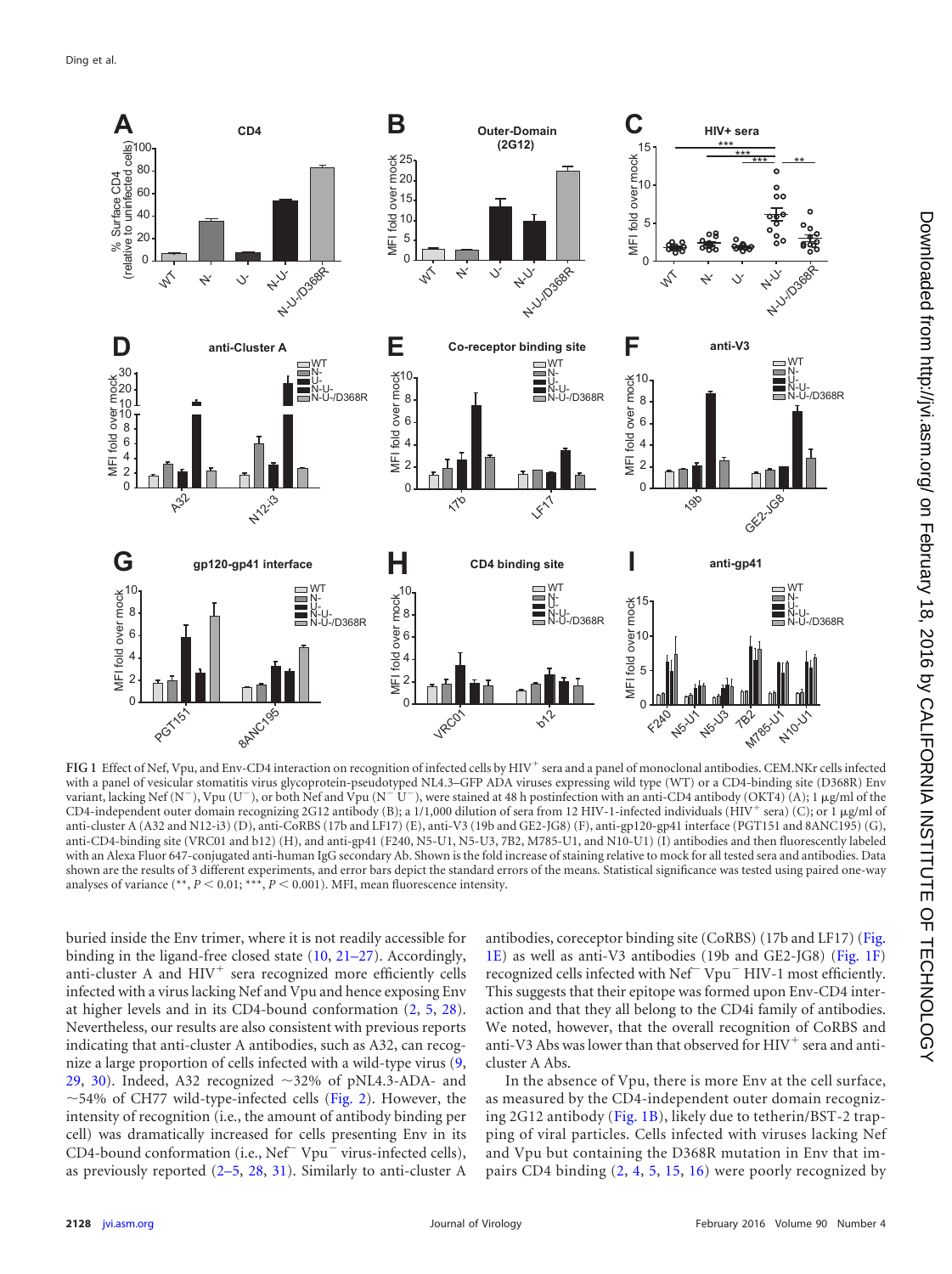|                   | CD4<br>$(9/6)^{a}$ | Staining with antibody <sup><math>b</math></sup> : |      |                           |                                |                        |             |                               |     |         |               |                  |     |                           |     |             |              |                        |
|-------------------|--------------------|----------------------------------------------------|------|---------------------------|--------------------------------|------------------------|-------------|-------------------------------|-----|---------|---------------|------------------|-----|---------------------------|-----|-------------|--------------|------------------------|
|                   |                    | Anti-<br>cluster A                                 |      | $gp120-gp41$<br>interface |                                | $CD4-$<br>binding site |             | Coreceptor<br>binding<br>site |     | Anti-V3 |               | Anti-gp41        |     |                           |     |             |              |                        |
| pNL4.3-ADA        |                    |                                                    |      | A32 N12-i3 PGT151         | 8ANC195 VRC01 b12 17b LF17 19b |                        |             |                               |     |         | $GE2-$<br>JG8 | F <sub>240</sub> | U1  | N5- N5-<br>U <sub>3</sub> | 7B2 | M785-<br>U1 | $N10-$<br>U1 | Outer domain<br>(2G12) |
| $WT^c$            | 6.5                | 1.6                                                | -1.7 | 1.7                       | 1.4                            | 1.6                    |             | $\mathcal{R}$                 | 1.4 | -5      | 1.4           | 1.4              | 1.2 |                           | 2.0 |             | 1.7          | 2.8                    |
| $N^-$             | 35.7 3.2           |                                                    | 6.1  | 2                         | 1.6                            | 1.8                    | 1.9         | 1.9                           | 1.7 | .8      | 1.7           | 1.7              | 1.5 | 1.3                       | 2.0 | 1.9         | 1.9          | 2.4                    |
| $U^-$             | 7.9                | 2.2                                                | 3.2  | 5.9                       | 3.2                            | 3.5                    | 2.7         | 2.6                           | 1.5 | 2.1     | 2.0           | 6.3              | 2.5 | 2.5                       | 8.5 | 6.1         | 6.2          | 12.9                   |
| $N^- U^-$         | 53.8               | 12.7                                               | 25.8 | 2.7                       | 2.9                            | 1.9                    | $2^{\circ}$ | 7.5                           | 3.5 | 8.8     | 7.1           | 5.0              | 2.8 | 3.0                       | 6.5 | 4.7         | 5.4          | 9.5                    |
| $N^- U^- / D368R$ | 83.1               | 2.3                                                | 2.7  | 7.8                       | 5                              | 1.7                    | 1.6         | 2.9                           | 1.3 | 2.6     | 2.8           | 7.4              | 2.8 | 2.7                       | 8.1 | 6.1         | 6.8          | 21.5                   |

<span id="page-2-0"></span>**TABLE 1** Recognition of infected cells by a panel of anti-gp120 and anti-gp41 antibodies

*<sup>a</sup>* Relative percentage of surface CD4 on infected cells compared to that on uninfected cells.

*b* Staining (fold mean fluorescence intensity) of infected cells over that of uninfected mock cells.

*<sup>c</sup>* WT, wild type.

 ${\rm HIV}^+$  sera and anti-cluster A, anti-coreceptor binding site, and anti-V3 antibodies [\(Fig. 1C](#page-1-0) to [F\)](#page-1-0). When we tested PGT151 and 8ANC195, two antibodies that recognize the interface between gp120 and gp41 [\(32,](#page-7-11) [33\)](#page-7-12), we observed a different phenotype.

 $10^{3}$ 

Comp-Alexa Fluor 647-A

 $10<sup>4</sup>$ 

 $10^5$ 

Both antibodies efficiently recognized cells infected with a virus lacking Vpu or expressing Env D368R but not a virus lacking Vpu and Nef [\(Fig. 1G\)](#page-1-0). 8ANC195 and PGT151 have been shown to bind to CD4-bound Env [\(34\)](#page-7-13), but in our system, CD4



<span id="page-2-1"></span>**FIG 2** Recognition of HIV-1-infected cells by the anti-cluster A32 antibody. CEM.NKr cells infected with a panel of vesicular stomatitis virus glycoproteinpseudotyped NL4.3–GFP ADA viruses expressing wild type (WT) or a CD4-binding site (D368R) Env variant, lacking Nef (N<sup>-</sup>), Vpu (U<sup>-</sup>), or both Nef and Vpu  $(N^-U^-)(A)$ , or with vesicular stomatitis virus glycoprotein-pseudotyped primary T/F CH77 infectious molecular clone (B) were stained at 48 h postinfection with the anti-cluster A A32 antibody (1 µg/ml) and then fluorescently labeled with an Alexa Fluor 647-conjugated anti-human IgG secondary Ab. Histograms depicting representative staining of infected (GFP<sup>+</sup> [A] or p24<sup>+</sup> [B]) cells are shown. Right panels show the percentages of infected cells, the percentages of infected (GFP<sup>+</sup> [A] or p24<sup>+</sup> [B]) cells that were recognized by A32, and the mean fluorescence intensity (MFI) of these cells. Mean fluorescence intensity of infected cells over that of mock-infected cells is shown in the last column.

 $10<sup>2</sup>$ 

 $\mathbf 0$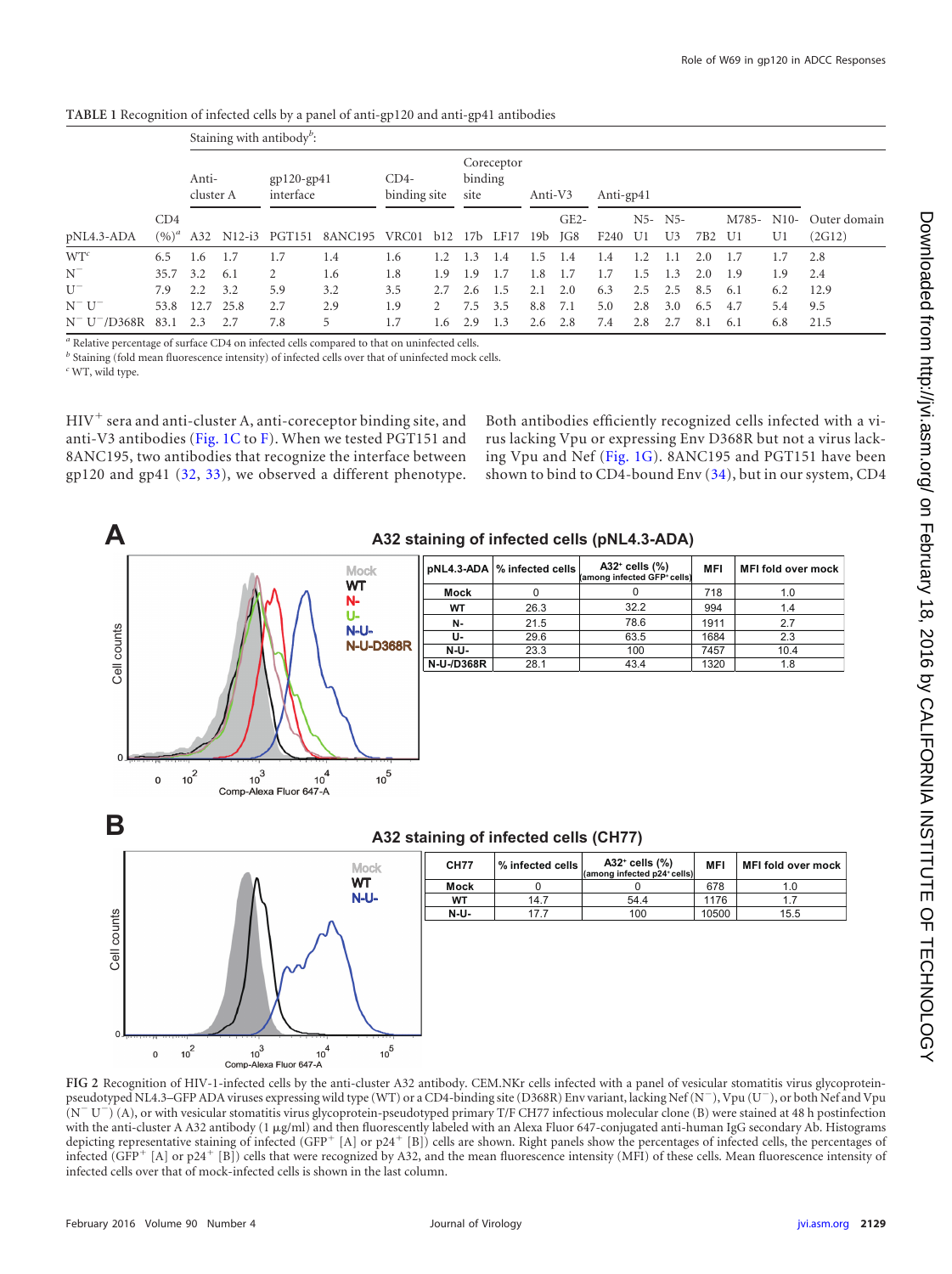

<span id="page-3-0"></span>FIG 3 Effect of Nef and Vpu on recognition of cells infected with a primary isolate by HIV<sup>+</sup> sera and a panel of monoclonal antibodies. (A and B) CEM.NKr cells infected with vesicular stomatitis virus glycoprotein-pseudotyped T/F CH77 expressing wild type (WT) or lacking Nef and Vpu (N<sup>-</sup>U<sup>-</sup>) were stained at 48 h postinfection with an anti-CD4 antibody (OKT4) (A) or a 1/1,000 dilution of sera from 12 HIV-1-infected individuals (HIV<sup>+</sup> sera) (B). (C) CH77-infected cells were also stained with a panel of anti-gp120 and -gp41 antibodies  $(1 \mu g/ml)$  and then fluorescently labeled with an Alexa Fluor 647-conjugated anti-human IgG secondary Ab. Data shown are the results of 3 independent experiments, with medians  $\pm$  interquartile ranges. Statistical significance was tested using paired one-way analyses of variance  $(***, P < 0.001)$ .

and Env are interacting on the same membrane and CD4 domains D3 and D4 may block access of these Abs to their epitopes on Env, which are located underneath the CD4-binding site (CD4BS).

CD4-binding site (CD4BS) antibodies (VRC01 and b12) better recognized cells infected with a  $Vpu^-$  virus [\(Fig. 1H\)](#page-1-0). This recognition was diminished by deleting Nef. In the absence of Nef, there is more CD4 at the cell surface interacting with Env [\(5\)](#page-6-4) and therefore occluding the CD4BS. The D368R variant abrogated recognition by VRC01 and b12, as expected due to the importance of D368 for their interaction [\(35\)](#page-7-14). Anti-gp41 antibodies (F240, N5- U1, N5-U3, 7B2, M785-U1, and N10-U1) behaved in a completely different manner; their recognition was enhanced by deletion of *vpu* independently of the presence of Nef and the ability of Env to interact with CD4 [\(Fig. 1I\)](#page-1-0). Thus, this panel of anti-gp41 antibodies recognizes epitopes that are not greatly affected by CD4 binding.

We extended these findings to primary viruses by infecting CEM.NKr cells with the T/F CH77 isolate encoding either wildtype or no Nef and Vpu proteins. As expected, efficient CD4 downregulation was observed only for wild-type CH77 [\(Fig. 3A\)](#page-3-0). Recognition of CH77-infected cells by HIV<sup>+</sup> sera and anti-cluster A, anti-gp120-gp41 interface, anti-CD4BS, anti-CoRBS, anti-V3, and anti-gp41 antibodies was similar to that of pNL4.3-ADA-infected cells. All ligands, particularly HIV<sup>+</sup> sera and anti-cluster A antibodies, recognized cells infected with *nef*- and *vpu*-deletion viruses more efficiently than wild-type-infected cells [\(Fig. 3B](#page-3-0) and  $C$ ).

Interestingly, when we analyzed the ability of  $H I V^+$  sera and different antibodies described above to mediate ADCC with our previously described fluorescence-activated cell sorting (FACS)- based ADCC assay [\(4,](#page-6-3) [31\)](#page-7-10), we observed that, in addition to  ${\rm HIV}^+$ sera, only the anti-cluster A antibodies mediated potent ADCC against pNL4.3-ADA- or CH77-infected cells [\(Fig. 4\)](#page-4-0). However, this was only the case when *nef* or *nef* and *vpu* genes were deleted. HIV- sera and anti-cluster A antibodies did not mediate potent ADCC against cells infected with wild-type viruses. Moreover, while the ability of  $HIV<sup>+</sup>$  sera and anti-cluster A antibodies to mediate ADCC correlated with their recognition of infected cells [\(Fig. 4](#page-4-0) and data not shown), this was not the case for the rest of the antibodies (data not shown). In fact, none of the anti-gp41 antibodies tested in this study mediated efficient ADCC compared to A32 [\(Fig. 4D](#page-4-0) and [E\)](#page-4-0), indicating that recognition of infected cells by a given antibody does not necessarily translate into potent ADCC.

To investigate which region of the gp120 was targeted by  $ADC$ -mediating Abs present in  $HIV<sup>+</sup>$  sera, we used our previously described antibody competition assay using purified soluble  $gp120_{\text{Y}_{12}}$  lacking variable regions V1, V2, V3, and V5 with the D368R mutation  $(\Delta V1V2V3V5/D368R)$  [\(2\)](#page-6-1). As a control, we also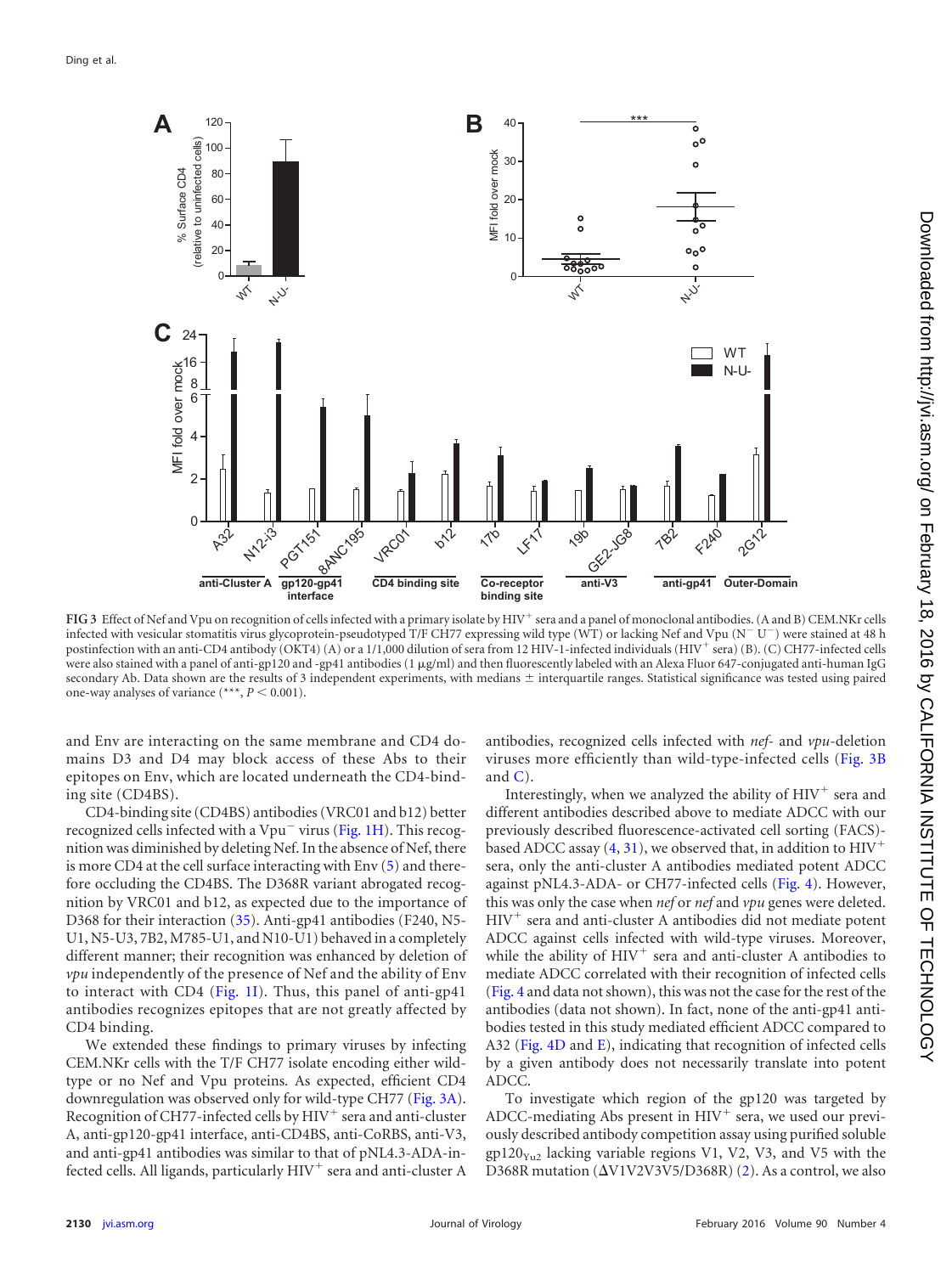

<span id="page-4-0"></span>FIG 4 Effect of Nef, Vpu, and Env-CD4 interaction on ADCC responses mediated by HIV<sup>+</sup> sera and a panel of monoclonal antibodies. (A) CEM.NKr cells infected with a panel of vesicular stomatitis virus glycoprotein-pseudotyped NL4.3–GFP ADA viruses expressing wild type (WT) or a CD4-binding site (D368R) Env variant, lacking Nef (N<sup>-</sup>), Vpu (U<sup>-</sup>), or both Nef and Vpu (N<sup>-</sup> U<sup>-</sup>), were used at 48 h postinfection as target cells in our FACS-based ADCC assay [\(5\)](#page-6-4) to determine their susceptibility to ADCC mediated by a 1/1,000 dilution of sera from 12 HIV-1-infected individuals. (B) The susceptibility of vesicular stomatitis virus glycoprotein-pseudotyped T/F CH77-infected cells expressing wild type (WT) or lacking Nef and Vpu (N<sup>-</sup>U<sup>-</sup>) to ADCC mediated by the same panel of HIV- sera was also evaluated. (C and D) The susceptibility of pNL4.3-ADA-infected cells to ADCC mediated by 5 g/ml of anti-gp120 (anti-cluster A antibodies A32 and N12-i3; anti-CD4-binding site antibodies VRC01 and b12; anti-CoRBS antibodies 17b and LF17; anti-V3 antibodies 19b and GE2-JG8; anti-outer domain antibody 2G12) or anti-gp120-gp41 (PGT151 and 8ANC195) (C) or anti-gp41 (F240, N5-U1, N5-U3, 7B2, M785-U1, and N10-U1) (D) antibodies was also evaluated. (E) Susceptibility of CH77-infected cells to anti-gp120 and anti-gp41 antibodies. Peripheral blood mononuclear cells from healthy donors were used as effector cells. Data shown are the results of 3 independent experiments, with medians  $\pm$  interquartile ranges. Statistical significance was tested using paired one-way analyses of variance  $(***$ ,  $P \le 0.001$ ).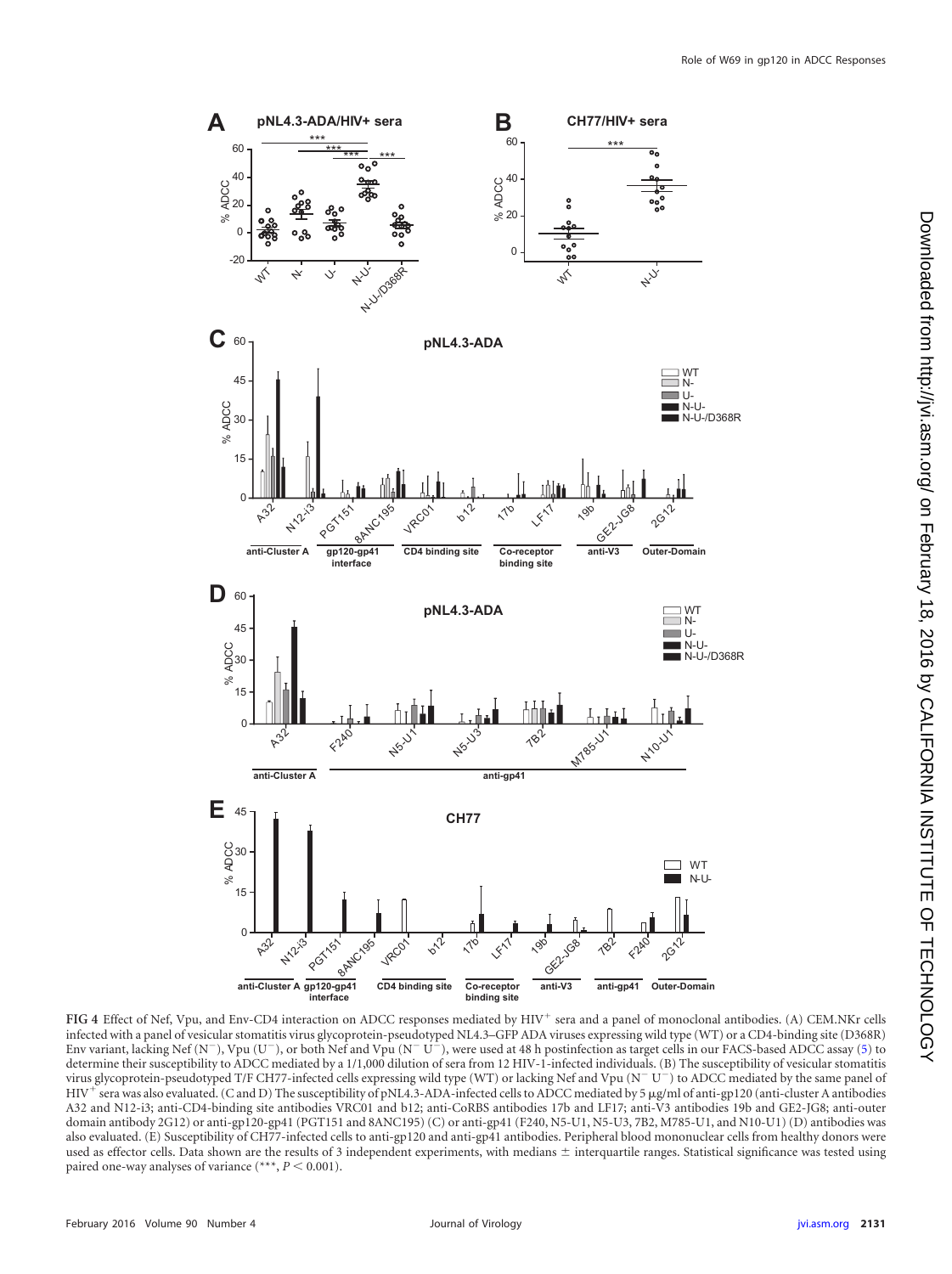

<span id="page-5-0"></span>FIG 5 Tryptophan 69 in layer 1 is important for ADCC responses mediated by anti-cluster A antibodies and some HIV<sup>+</sup> sera. CEM.NKr cells infected with N<sup>-</sup> U<sup>-</sup> vesicular stomatitis virus glycoprotein-pseudotyped NL4-3–GFP ADA virus were used at 48 h postinfection for surface staining (A and B) or FACS-based ADCC assay (C and D) using 5 g/ml of anti-cluster A antibodies (A32, N5-i5, N12-i3, N26-i1, and 2.2c) or a 1/1,000 dilution of sera from 12 HIV-1-infected individuals (HIV<sup>+</sup> sera, different color or symbol for each serum sample) in the absence or presence of recombinant gp120/D368R (10 µg/µg of antibody), ΔV1V2V3V5/D368R (6 μg/μg of antibody), or ΔV1V2V3V5/D368R/W69A (6 μg/μg of antibody) for 30 min at room temperature. Data shown are representative of at least 3 independent experiments. Statistical significance was tested using paired one-way analyses of variance (\*,  $P < 0.05$ ; \*\*,  $P < 0.01$ ; \*\*\*,  $P < 0.001$ ; \*\*\*\*,  $P < 0.0001$ ; ns, not significant).

tested the ability of these recombinant proteins to block recognition of infected cells by five anti-cluster A antibodies (A32, N5-i5, N12-i3, N26-i1, and 2.2c). Our recent structural studies mapped the cluster A epitope region to mobile layers 1 and 2 of the gp120 inner domain of the CD4-triggered gp120 [\(19,](#page-7-2) [20,](#page-7-3) [26\)](#page-7-5). Residues of variable loops and the outer domain of gp120 are not involved in anti-cluster A antibody binding. In addition, although cluster A monoclonal antibodies (MAbs) are capable of binding unliganded gp120, CD4 binding enhances their exposure in the context of full-length gp120 antigen [\(10,](#page-6-9) [36,](#page-7-15) [37\)](#page-7-16). As expected, preincubation of anti-cluster A antibodies [\(Fig. 5A\)](#page-5-0) or  $HIV^+$  sera [\(Fig. 5B\)](#page-5-0) with either full-length or  $\Delta$ V1V2V3V5 D368R gp120 recombinant proteins captured anti-Env antibodies and prevented their recognition of infected cells. Decreased recognition correlated with decreased ADCC activity [\(Fig. 5C](#page-5-0) and [D\)](#page-5-0). These data indicate that antibodies targeting the core of gp120 are responsible for the majority of ADCC responses in HIV<sup>+</sup> sera.

Confirming the role of the gp120 inner domain layers in anticluster A antibody recognition, a  $\Delta V1V2V3V5/D368R$  gp120 variant presenting a mutation at a highly conserved residue in the inner domain layer 1, previously shown to be important for anticluster A recognition (W69)  $(5, 19, 26)$  $(5, 19, 26)$  $(5, 19, 26)$  $(5, 19, 26)$  $(5, 19, 26)$ , was unable to efficiently compete for staining or ADCC by anti-cluster A Abs [\(Fig. 5A](#page-5-0) and [C\)](#page-5-0). W69 is involved in forming the cluster A epitope by stabilizing the layer 1 and 2 interface of the CD4-bound conformation of gp120 [\(19,](#page-7-2) [20,](#page-7-3) [26\)](#page-7-5). Interestingly, preincubation of some but not all HIV<sup>+</sup> sera with this recombinant variant was able to decrease recognition and ADCC of HIV-1-infected cells [\(Fig. 5B](#page-5-0) and [D\)](#page-5-0). Thus, this highly conserved residue in the inner domain of gp120 is important for some but not all of the antibodies mediating ADCC within the polyclonal sera from these HIV-1-infected individuals.

Why does similar binding of infected cells by different classes of antibodies not translate into equivalent ADCC responses? For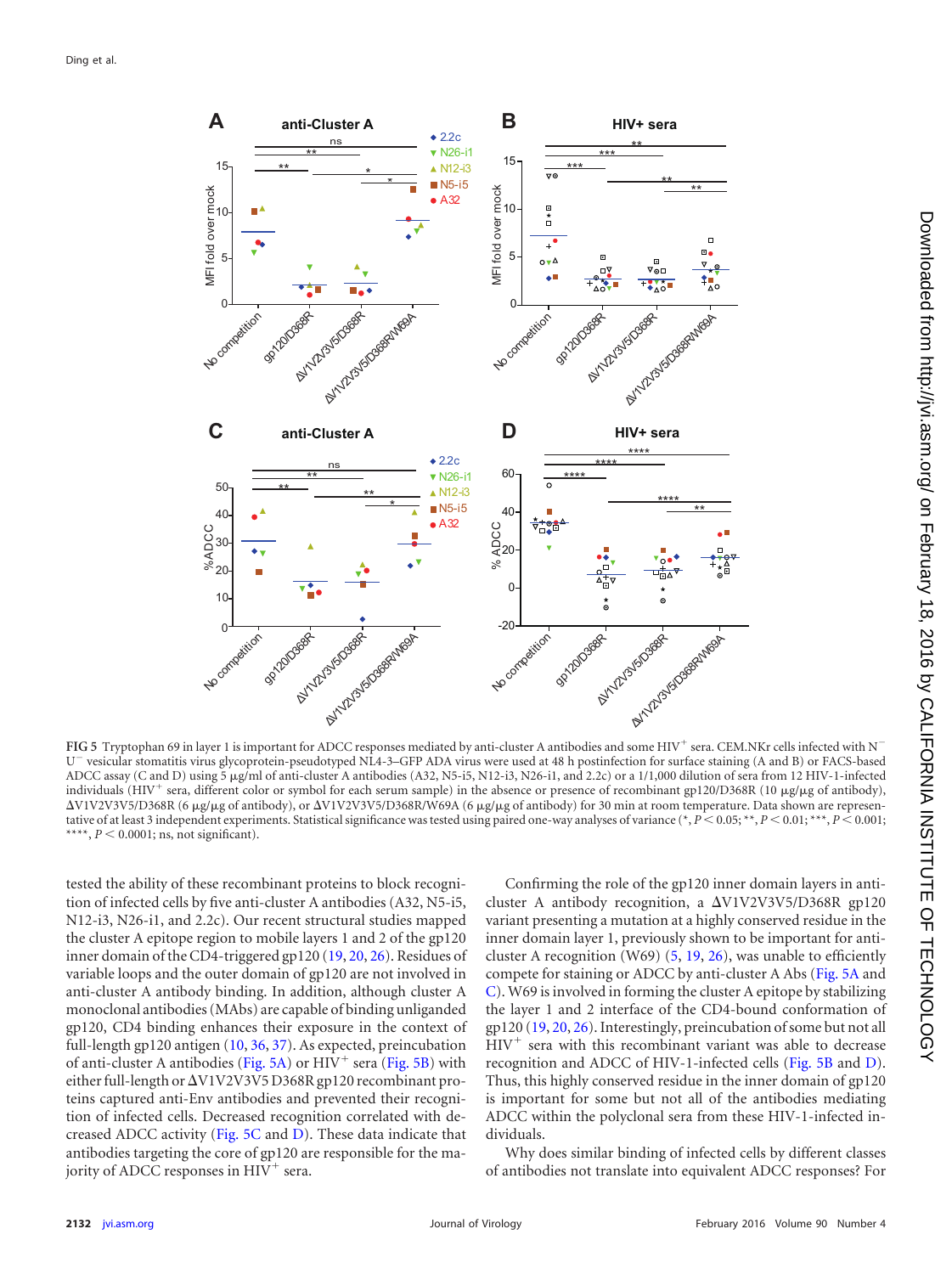example, anti-cluster A and anti-coreceptor binding site antibodies recognize CD4-induced Env epitopes, which become unmasked by the interaction of Env trimers with CD4. Both cluster A and coreceptor binding site region epitopes should persist on infected cell surfaces for similar periods of time, and therefore, both should constitute good targets for ADCC. Why, then, are anticluster A antibodies able to mediate potent ADCC responses whereas anti-coreceptor binding site antibodies are not? ADCC is mediated not only by antibody variable region binding to antigen on infected cells but also by the antibody constant region binding to Fc receptors on effector cells, and therefore, even subtle differences in the glycosylation patterns of the Fc portion of these antibodies could affect their ability to mediate ADCC. Nevertheless, our studies suggest that fine specificities among epitope targets at the surface of infected cells might also play a role in determining the potency of the ADCC response.We believe that targeting CD4i conformational, C1-C2 epitopes within the cluster A region, which depend on W69, could allow for an efficient antigen engagement and optimal angle of approach to engage with the Fc receptor of the effector cell for effective ADCC immune complex formation, as previously suggested [\(19,](#page-7-2) [20\)](#page-7-3). Our results confirm that Nef and Vpu protect HIV-1-infected cells from ADCC but also show that recognition of infected cells by an antibody does not necessarily translate into ADCC. This raises the intriguing possibility that the angle of approach of a given class of antibodies could impact its capacity to mediate ADCC.

## **ACKNOWLEDGMENTS**

We thank the CRCHUM Flow Cytometry Platform for technical assistance as well as Mario Legault for cohort coordination. We are thankful for subjects' participation and collaboration. We thank Yongjun Guan for providing the gp41 antibodies and their clones. We thank Jonathan Richard for helpful discussions. We thank Pascal Poignard and IAVI for kindly providing PGT151, Gunilla Karlsson Hedestam and Ganesh Phad for GE2-JG8, and the NIH AIDS Reagent Program, Division of AIDS, NIAID, NIH, for CD4-binding site VRC01 (John Mascola) and b12 (Dennis Burton and Carlos Barbas) MAbs. We also thank David Evans for the CEM.NKr cell line.

This work was supported by a Canada Foundation for Innovation Program Leader grant, by CIHR operating grants 119334 and 134117, by an FRQS Establishment of Young Scientist grant 26702 to A.F., by the FRQS AIDS and Infectious Diseases Network, and by NIH AI100645 Center for HIV/AIDS Vaccine Immunology and Immunogen Design (CHAVI-ID). A.F. is the recipient of a Canada Research Chair on Retroviral Entry. M.V. was supported by CIHR Doctoral Research award 291485.

The funders had no role in study design, data collection and analysis, decision to publish, or preparation of the manuscript.

The authors have no conflicts of interest to report.

## <span id="page-6-0"></span>**REFERENCES**

- 1. **Sarngadharan MG, Popovic M, Bruch L, Schupbach J, Gallo RC.** 1984. Antibodies reactive with human T-lymphotropic retroviruses (HTLV-III) in the serum of patients with AIDS. Science **224:**506 –508. [http://dx.doi](http://dx.doi.org/10.1126/science.6324345) [.org/10.1126/science.6324345.](http://dx.doi.org/10.1126/science.6324345)
- <span id="page-6-1"></span>2. **Veillette M, Coutu M, Richard J, Batraville LA, Dagher O, Bernard N, Tremblay C, Kaufmann DE, Roger M, Finzi A.** 2015. The HIV-1 gp120 CD4-bound conformation is preferentially targeted by antibodydependent cellular cytotoxicity-mediating antibodies in sera from HIV-1 infected individuals. J Virol **89:**545–551. [http://dx.doi.org/10.1128/JVI](http://dx.doi.org/10.1128/JVI.02868-14) [.02868-14.](http://dx.doi.org/10.1128/JVI.02868-14)
- <span id="page-6-2"></span>3. **Batraville LA, Richard J, Veillette M, Labbe AC, Alary M, Guedou F, Kaufmann DE, Poudrier J, Finzi A, Roger M.** 2014. Anti-HIV-1 envelope immunoglobulin Gs in blood and cervicovaginal samples of Beninese

commercial sex workers. AIDS Res Hum Retroviruses **30:**1145–1149. [http://dx.doi.org/10.1089/aid.2014.0163.](http://dx.doi.org/10.1089/aid.2014.0163)

- <span id="page-6-3"></span>4. **Richard J, Veillette M, Brassard N, Iyer SS, Roger M, Martin L, Pazgier M, Schon A, Freire E, Routy JP, Smith AB, III, Park J, Jones DM, Courter JR, Melillo BN, Kaufmann DE, Hahn BH, Permar SR, Haynes BF, Madani N, Sodroski JG, Finzi A.** 2015. CD4 mimetics sensitize HIV-1-infected cells to ADCC. Proc Natl Acad Sci U S A **112:**E2687– E2694. [http://dx.doi.org/10.1073/pnas.1506755112.](http://dx.doi.org/10.1073/pnas.1506755112)
- <span id="page-6-4"></span>5. **Veillette M, Desormeaux A, Medjahed H, Gharsallah NE, Coutu M, Baalwa J, Guan Y, Lewis G, Ferrari G, Hahn BH, Haynes BF, Robinson JE, Kaufmann DE, Bonsignori M, Sodroski J, Finzi A.** 2014. Interaction with cellular CD4 exposes HIV-1 envelope epitopes targeted by antibodydependent cell-mediated cytotoxicity. J Virol **88:**2633–2644. [http://dx.doi](http://dx.doi.org/10.1128/JVI.03230-13) [.org/10.1128/JVI.03230-13.](http://dx.doi.org/10.1128/JVI.03230-13)
- <span id="page-6-5"></span>6. **Arias JF, Heyer LN, von Bredow B, Weisgrau KL, Moldt B, Burton DR, Rakasz EG, Evans DT.** 2014. Tetherin antagonism by Vpu protects HIVinfected cells from antibody-dependent cell-mediated cytotoxicity. Proc Natl Acad Sci U S A 111:6425-6430. [http://dx.doi.org/10.1073/pnas](http://dx.doi.org/10.1073/pnas.1321507111) [.1321507111.](http://dx.doi.org/10.1073/pnas.1321507111)
- <span id="page-6-6"></span>7. **Alvarez RA, Hamlin RE, Monroe A, Moldt B, Hotta MT, Rodriguez Caprio G, Fierer DS, Simon V, Chen BK.** 2014. HIV-1 Vpu antagonism of tetherin inhibits antibody-dependent cellular cytotoxic responses by natural killer cells. J Virol **88:**6031–6046. [http://dx.doi.org/10.1128/JVI](http://dx.doi.org/10.1128/JVI.00449-14) [.00449-14.](http://dx.doi.org/10.1128/JVI.00449-14)
- <span id="page-6-7"></span>8. **von Bredow B, Arias JF, Heyer LN, Gardner MR, Farzan M, Rakasz EG, Evans DT.** 2015. Envelope glycoprotein internalization protects human and simian immunodeficiency virus infected cells from antibodydependent cell-mediated cytotoxicity. J Virol **89:**10648 –10655. [http://dx](http://dx.doi.org/10.1128/JVI.01911-15) [.doi.org/10.1128/JVI.01911-15.](http://dx.doi.org/10.1128/JVI.01911-15)
- <span id="page-6-8"></span>9. **Ferrari G, Pollara J, Kozink D, Harms T, Drinker M, Freel S, Moody MA, Alam SM, Tomaras GD, Ochsenbauer C, Kappes JC, Shaw GM, Hoxie JA, Robinson JE, Haynes BF.** 2011. An HIV-1 gp120 envelope human monoclonal antibody that recognizes a C1 conformational epitope mediates potent antibody-dependent cellular cytotoxicity (ADCC) activity and defines a common ADCC epitope in human HIV-1 serum. J Virol **85:**7029 –7036. [http://dx.doi.org/10.1128/JVI.00171-11.](http://dx.doi.org/10.1128/JVI.00171-11)
- <span id="page-6-9"></span>10. **Guan Y, Pazgier M, Sajadi MM, Kamin-Lewis R, Al-Darmarki S, Flinko R, Lovo E, Wu X, Robinson JE, Seaman MS, Fouts TR, Gallo RC, DeVico AL, Lewis GK.** 2013. Diverse specificity and effector function among human antibodies to HIV-1 envelope glycoprotein epitopes exposed by CD4 binding. Proc Natl Acad SciUSA **110:**E69 –E78. [http://dx](http://dx.doi.org/10.1073/pnas.1217609110) [.doi.org/10.1073/pnas.1217609110.](http://dx.doi.org/10.1073/pnas.1217609110)
- <span id="page-6-10"></span>11. **Ochsenbauer C, Edmonds TG, Ding H, Keele BF, Decker J, Salazar MG, Salazar-Gonzalez JF, Shattock R, Haynes BF, Shaw GM, Hahn BH, Kappes JC.** 2012. Generation of transmitted/founder HIV-1 infectious molecular clones and characterization of their replication capacity in CD4 T lymphocytes and monocyte-derived macrophages. J Virol **86:**2715– 2728. [http://dx.doi.org/10.1128/JVI.06157-11.](http://dx.doi.org/10.1128/JVI.06157-11)
- 12. **Bar KJ, Tsao CY, Iyer SS, Decker JM, Yang Y, Bonsignori M, Chen X, Hwang KK, Montefiori DC, Liao HX, Hraber P, Fischer W, Li H, Wang S, Sterrett S, Keele BF, Ganusov VV, Perelson AS, Korber BT, Georgiev I, McLellan JS, Pavlicek JW, Gao F, Haynes BF, Hahn BH, Kwong PD, Shaw GM.** 2012. Early low-titer neutralizing antibodies impede HIV-1 replication and select for virus escape. PLoS Pathog **8:**e1002721. [http://dx](http://dx.doi.org/10.1371/journal.ppat.1002721) [.doi.org/10.1371/journal.ppat.1002721.](http://dx.doi.org/10.1371/journal.ppat.1002721)
- <span id="page-6-11"></span>13. **Parrish NF, Gao F, Li H, Giorgi EE, Barbian HJ, Parrish EH, Zajic L, Iyer SS, Decker JM, Kumar A, Hora B, Berg A, Cai F, Hopper J, Denny TN, Ding H, Ochsenbauer C, Kappes JC, Galimidi RP, West AP, Jr, Bjorkman PJ, Wilen CB, Doms RW, O'Brien M, Bhardwaj N, Borrow P, Haynes BF, Muldoon M, Theiler JP, Korber B, Shaw GM, Hahn BH.** 2013. Phenotypic properties of transmitted founder HIV-1. Proc Natl Acad SciUSA **110:**6626 –6633. [http://dx.doi.org/10.1073](http://dx.doi.org/10.1073/pnas.1304288110) [/pnas.1304288110.](http://dx.doi.org/10.1073/pnas.1304288110)
- <span id="page-6-12"></span>14. **Fenton-May AE, Dibben O, Emmerich T, Ding H, Pfafferott K, Aasa-Chapman MM, Pellegrino P, Williams I, Cohen MS, Gao F, Shaw GM, Hahn BH, Ochsenbauer C, Kappes JC, Borrow P.** 2013. Relative resistance of HIV-1 founder viruses to control by interferon-alpha. Retrovirology **10:**146. [http://dx.doi.org/10.1186/1742-4690-10-146.](http://dx.doi.org/10.1186/1742-4690-10-146)
- <span id="page-6-14"></span><span id="page-6-13"></span>15. **Brand D, Srinivasan K, Sodroski J.** 1995. Determinants of human immunodeficiency virus type 1 entry in the CDR2 loop of the CD4 glycoprotein. J Virol **69:**166 –171.
- 16. **Kwong PD, Wyatt R, Robinson J, Sweet RW, Sodroski J, Hendrickson WA.** 1998. Structure of an HIV gp120 envelope glycoprotein in complex